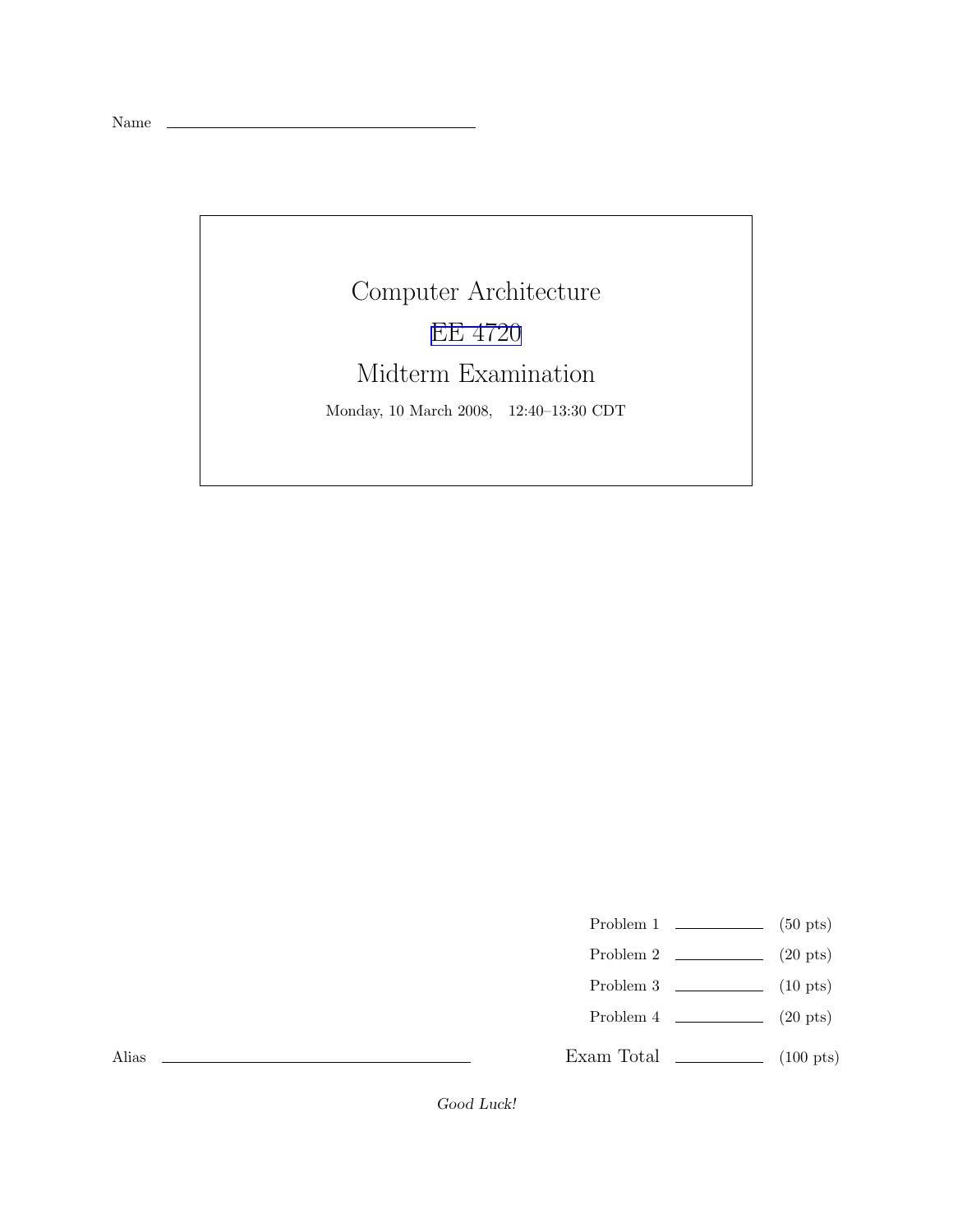Problem 1: In the MIPS implementation below some wires are labeled with cycle numbers and values that will then be present. For example,  $|c2:4|$  indicates that at cycle 2 the wire will hold a 4. Other wires are labeled just with cycle numbers, indicating that the wire is used at that cycle. If a value on any labeled wire is changed the code would execute incorrectly. Note that instruction addresses have been provided. [50 pts]

- Finish a program consistent with these labels.
	- All register numbers and immediate values can be determined.
- Be sure to fill the two blocks marked Fill In.
- Provide an explanation for the EX-stage fill-in block.

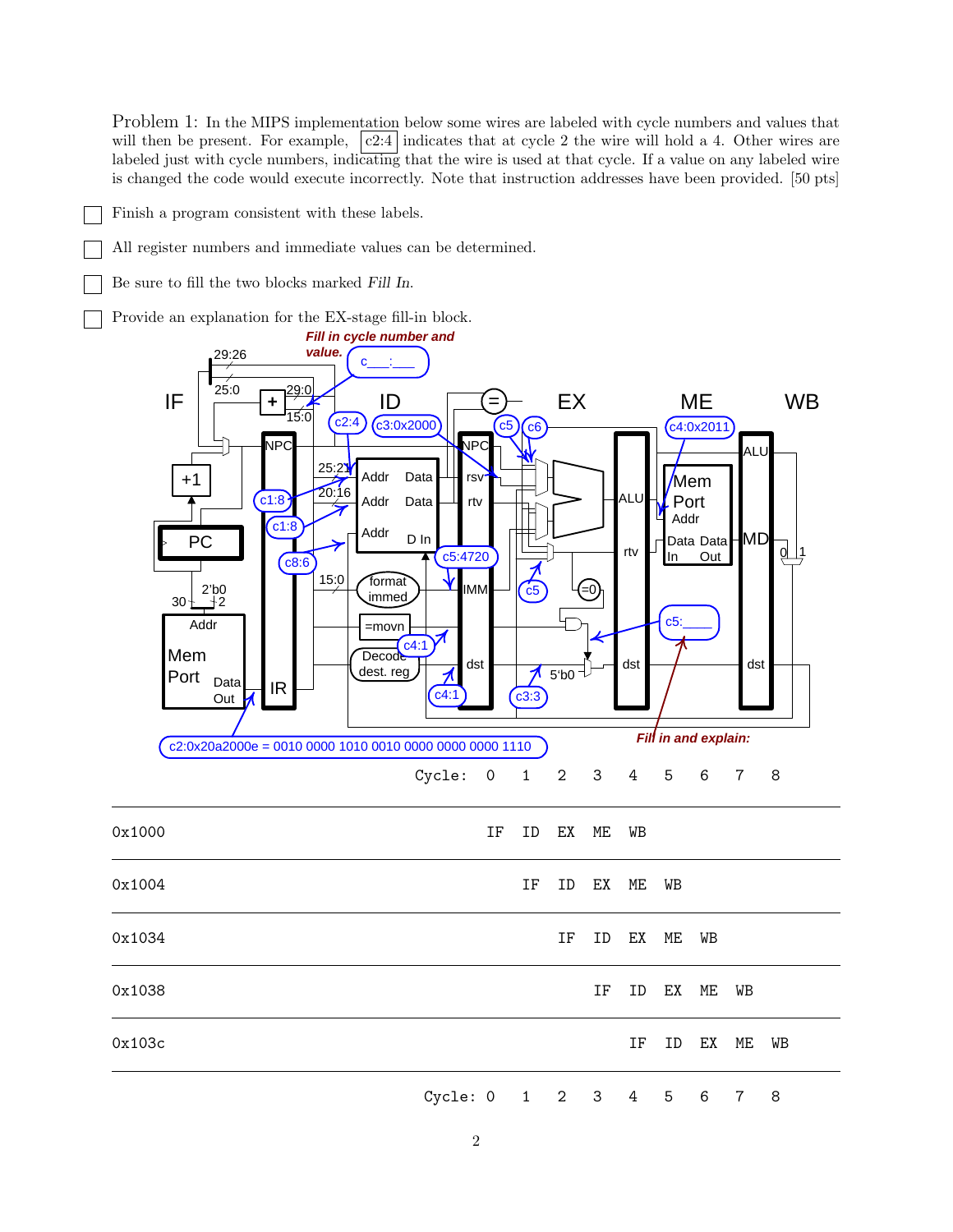Problem 2: Answer the following questions about, or inspired by, ARM.

(a) [10 pts] MIPS lacks a counterpart to the ARM instruction shown below. Hint: This has nothing to do with MIPS' movn.

mov r1, #5 // Move the constant 5 to register r1.

Explain how r0 makes such a MIPS instruction unnecessary.

Show how to perform the same operation using MIPS instruction(s).

(b) [5 pts] The ARM ISA states that the result of executing an instruction like  $str r15$ ,  $[r1]$  is that either PC+8 or PC+12 is stored in memory, depending on the implementation. (Remember that ARM r15 is an alias for PC.)

What is the benefit of making the result of the store implementation dependent?

(c) [5 pts] Consider an ISA which stated that the number of branch delay slots could be either zero or one, depending on the implementation.

As an ISA feature, how does this delay-slot implementation dependence compare in practicality to ARM's store PC implementation dependent behavior?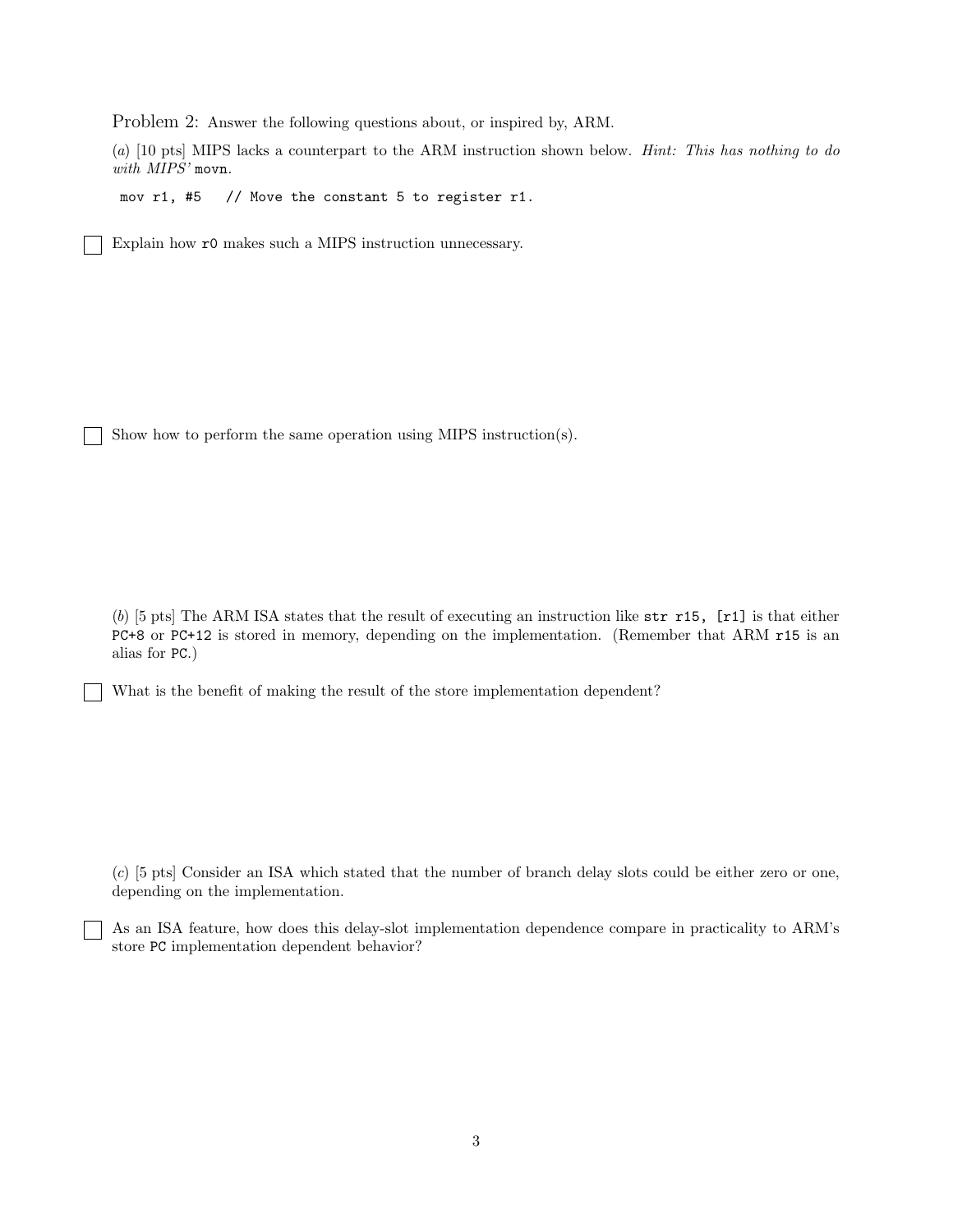Problem 3: In RISC ISAs instructions fixed size, that is, all instructions are the same size. For example, in MIPS, all instructions are 32 bits. The character size in MIPS (and all ISAs mentioned in this test) is 8 bits.

(a) [5 pts] Describe a benefit of having fixed-size instructions. (This answer can be mentioned in the next answer's explanation.)

Fixed-size instruction benefit for RISC.

(b) [5 pts] In the Itanium VLIW ISA all instructions are 41 bits. Why would 41-bit instructions be difficult or wasteful to implement in a RISC ISA, such as MIPS, but cause no difficulties in VLIW ISA implementations, including Itanium implementations.

Forty-one bit RISC instructions difficult or wasteful because:

Forty-one bit VLIW instructions not wasteful and make sense because:

 $\mathbf{I}$